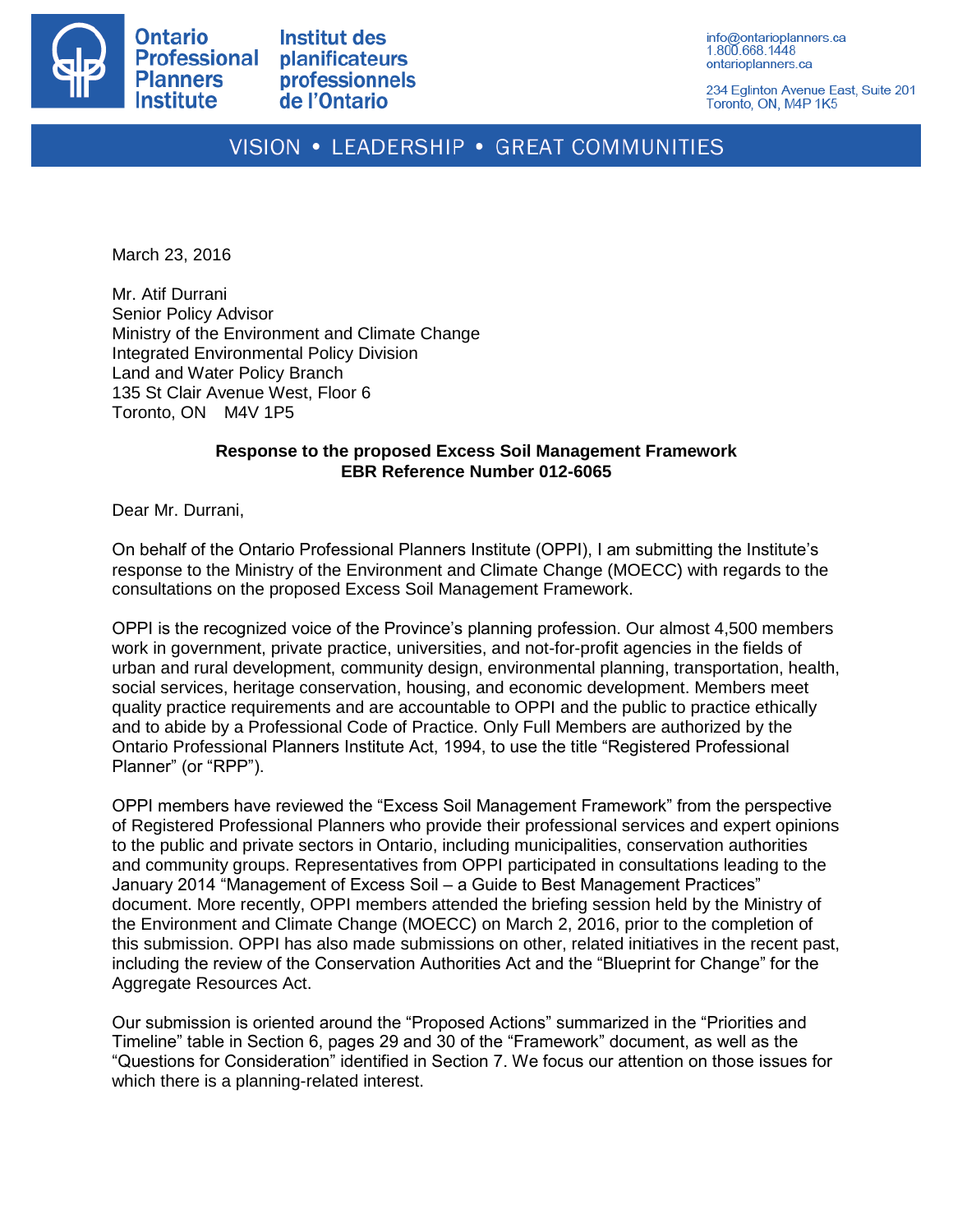Overall, we are pleased to see that a more rigorous and accountable framework for dealing with excess soil is being considered for the Province of Ontario.

# **Responses to "Proposed Actions"**

*1. MOECC to work with partner ministries to develop a new regulation under the EPA requiring larger and/or riskier source sites to develop and implement excess soil management plans certified by a Qualified Person and made available to MOECC and local authorities.* 

OPPI agrees that it would be beneficial to focus efforts on source sites that present the greatest scale and/or risk. OPPI looks forward to seeing clearer criteria for identifying sites that will be subject to the regulation. If decisions are to be left to the discretion of "Qualified Persons," OPPI supports the definition found in the Brownfields regulation, which limits QPs to members of professional organizations that have appropriate ethical standards and enforcement and disciplinary processes.

*2. MMAH and MOECC, could require proof of an Excess Soil Management Plan for issuance of certain building permits.*

OPPI will have greater confidence in the proposed process if there is a commitment on the part of MOECC to monitor, review and report on Excess Soil Management Plans, at least on a sample basis. There may be instances where soil removal takes place before a building permit is issued, in which case the records for removal and deposition of soil would be relevant as well.

*3. MMAH and MOECC to promote linking requirements for excess soil management to applicable Planning Act approvals through guidance.*

We suggest that to promote consistent implementation, the linkage to Planning Act approvals be established through regulatory requirements and/or policy (Provincial Policy Statement - PPS), rather than guidance or "best practice".

In addition, requirements for excess soil management should be linked with permits issued under Section 28 of the *Conservation Authorities Act*, and consideration should also be given to the regulation of source sites for which no permit or planning approval is required, and where there may be a lack of existing regulatory or enforcement tools.

We note that excess soil deposition and storage is not considered a land use under the Planning Act. While there are controls on "site alteration" in some circumstances, the scope for municipalities to control this activity through planning policy and approvals processes is limited (for example, it cannot be a permitted and regulated use in a Zoning By-law). On the other hand, soil processing facilities that involve "development", as defined, would be subject to the full suite of tools available under that legislation.

*4. MOECC to work with Qualified Persons…*

This matter falls outside our area of interest as professional planners.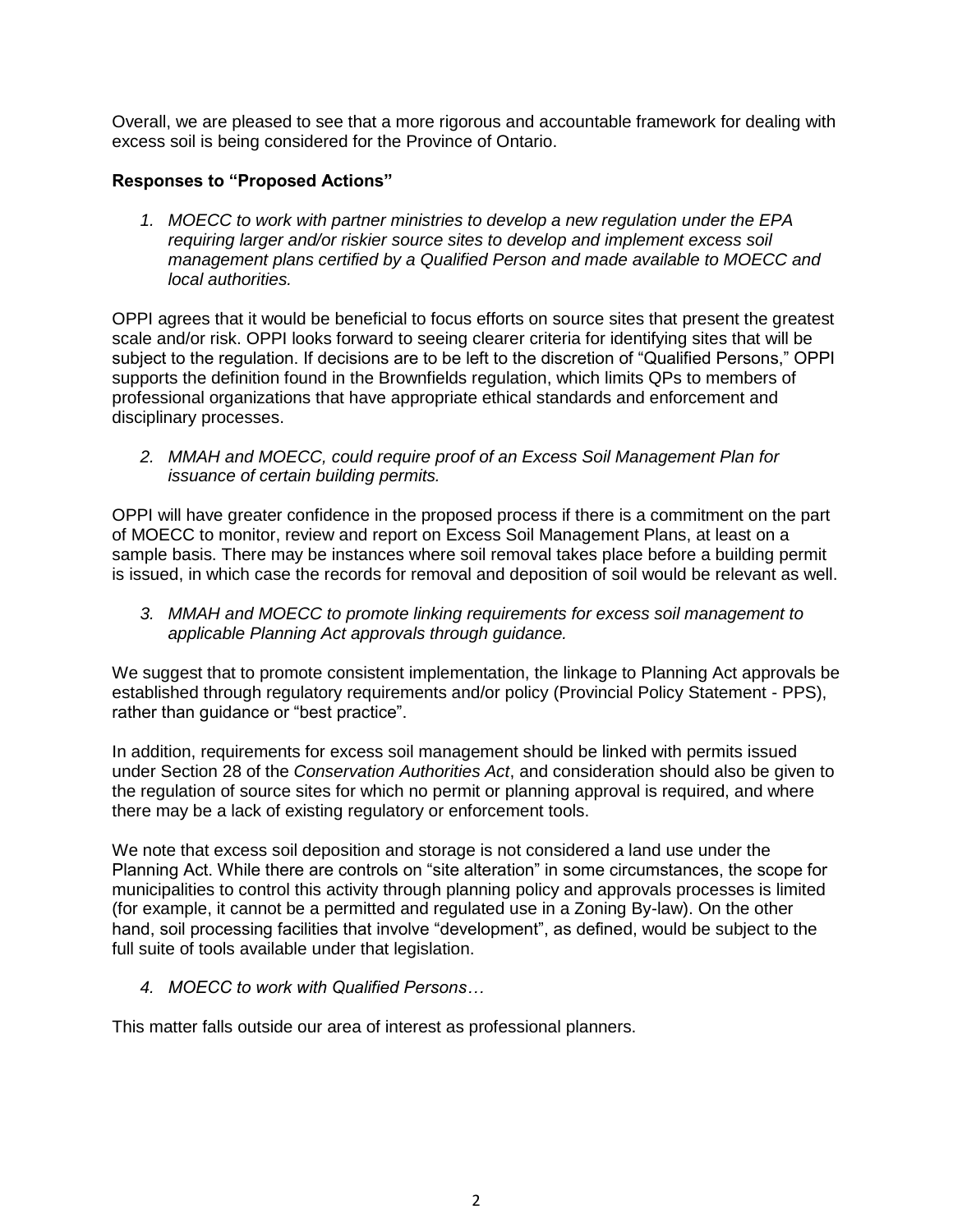*5. MOECC to clarify when waste approvals apply to excess soil processing sites and prescribe requirements for temporary storage sites.*

OPPI supports this proposed clarification.

*6. MMAH with MOECC to consider approaches that would encourage municipalities to identify appropriate areas (e.g. industrial) for excess soil storage and processing to encourage local re-use, to be achieved through ongoing updates to the provincial land use planning framework, including the coordinated review of provincial plans.* 

It may be difficult for municipalities to pre-determine storage and processing locations in a land use planning context. Landowners, residents and municipalities may not agree on where these activities should occur. Furthermore, soil storage and soil processing may take a variety of forms, both temporary and longer term. As noted above, the scope for control of soil storage activities under the Planning Act is limited. It may only be possible for the municipality to set out guidelines for these activities. There may be a concern, as well, that municipalities that identify soil processing and storage sites will attract more of these facilities than those that do not identify such sites.

Where soil storage is proposed in an industrial or "employment" area, there is potential to displace or defer future employment uses, which are otherwise protected by the PPS.

*7. MMAH and MNRF to consider amendments to legislation to remove restrictions on site alteration by-laws in conservation authority regulated areas.* 

As indicated in its response to the review of the Conservation Authorities Act, OPPI supports any measures that will close gaps and resolve potential conflicts between different agencies and legislative regimes. This applies as much to excess soil as it does to development as a whole.

Our suggested approach is to allow municipalities to enact site alteration by-laws that apply to the jurisdiction as a whole, including CA regulated areas. The CA would then deal with the issuance of a permit within the regulated area if the proponent already meets the requirements of the site alteration bylaw. This could be achieved through deletion of Section 142(8) of the Municipal Act, and through passage of a regulation that establishes the order of precedence.

*8. MMAH and MOECC to develop educational materials respecting receiving sites, including larger (commercial) sites, to inform municipalities in the development or updating of by-laws.* 

OPPI supports the need for education in implementing a new framework for excess soil.

9. *MMAH and MNRF to explore, with partners, legislative and non-legislative ways to improve compliance and enforcement with Municipal Act and Conservation Authorities Act requirements.*

This is linked with Item 7 above. OPPI supported the introduction of such tools as stop work orders in its response to the Conservation Authorities Act Review, and continues to support more effective enforcement of these and Municipal Act requirements. At the same time we believe that policies and land use frameworks developed under the Planning Act should provide the overall context within which these provisions operate.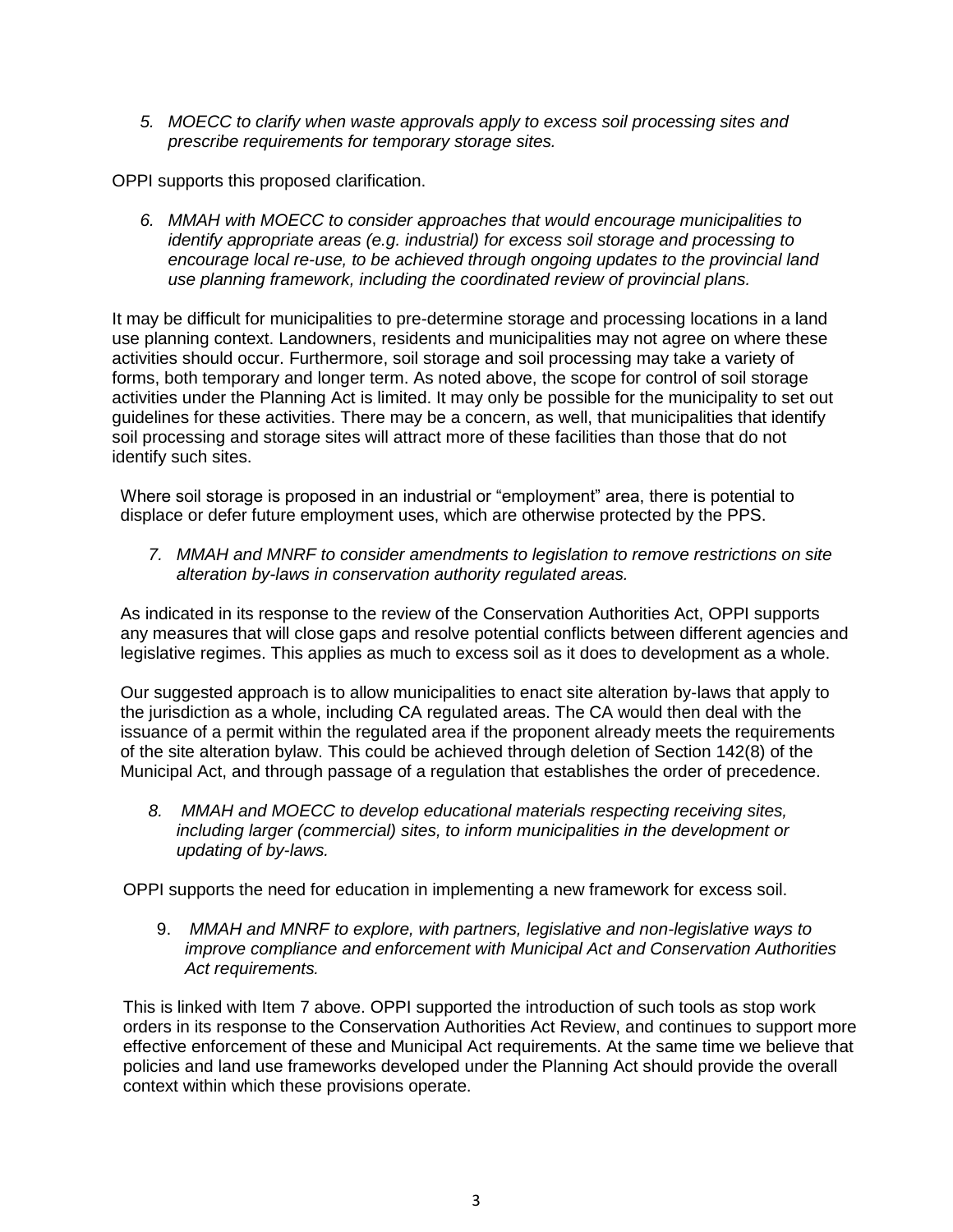*10. MNRF to consider requiring record keeping for fill being brought to licensed and permitted aggregate sites, through the current review of the Aggregate Resources Act.*

OPPI fully supported record keeping for fill importation at aggregate sites in its response to the Blueprint for Change regarding the Aggregate Resources Act, and continues to do so.

11. *OMAFRA and MOECC, to develop best-practice guidance for farmers to limit impacts of the importation of soil onto farmland*.

The importation of soil, whether on agricultural land, farmland or elsewhere, can have a wide range of impacts on ground and surface water quality and quantity, on natural heritage, and on communities in such areas as uncontrolled working hours, noise, dust, traffic, and tracking of mud on roads. In the case of aggregate extraction, these impacts are controlled through a legislative and regulatory regime under the Aggregate Resources Act. In the case of excess soil importation, we believe that such impacts are also best controlled through regulation, compliance and enforcement rather than "best practices," which would be difficult to enforce.

- *12. MOECC to develop approaches and standards for re-use of excess soil that provide for environmental protection and sustainable re-use of excess soil.*
- *13. MOECC to develop clear guidance to inform requirements on testing of excess soil.*
- *14. MOECC to develop guidance for smaller, lower risk source or receiving projects or sites.*

While items 12, 13 and 14 are generally technical matters that fall under the EPA rather than planning legislation, OPPI is generally in support.

*15. MMAH with MOECC to identify opportunities to encourage municipalities to develop soil re-use strategies as part of planning for growth and development (e.g. official plans, master planning) through ongoing updates to the provincial land use planning framework, including the coordinated review of provincial plans.* 

While OPPI is generally supportive of soil re-use strategies, as noted under items 3 and 6 above, the level of detail with which this can be addressed in planning documents is likely limited. There is potential for conflict with existing policies regarding the protection of employment lands.

- *16. MOECC to develop guidance for the consideration of excess soil in the environmental assessment processes that govern large infrastructure and other development projects.*
- *17. Province to support pilot projects identifying opportunities and procedures for excess soil re-use.*
- *18. MOECC to integrate and align various aspects of provincial policy including Regulation 347 (Waste) and O. Reg. 153/04*
- *19. Province, including MOECC, MTO and MEDEI, to review and update existing guidance for provincial projects (e.g. transportation and infrastructure) to ensure alignment.*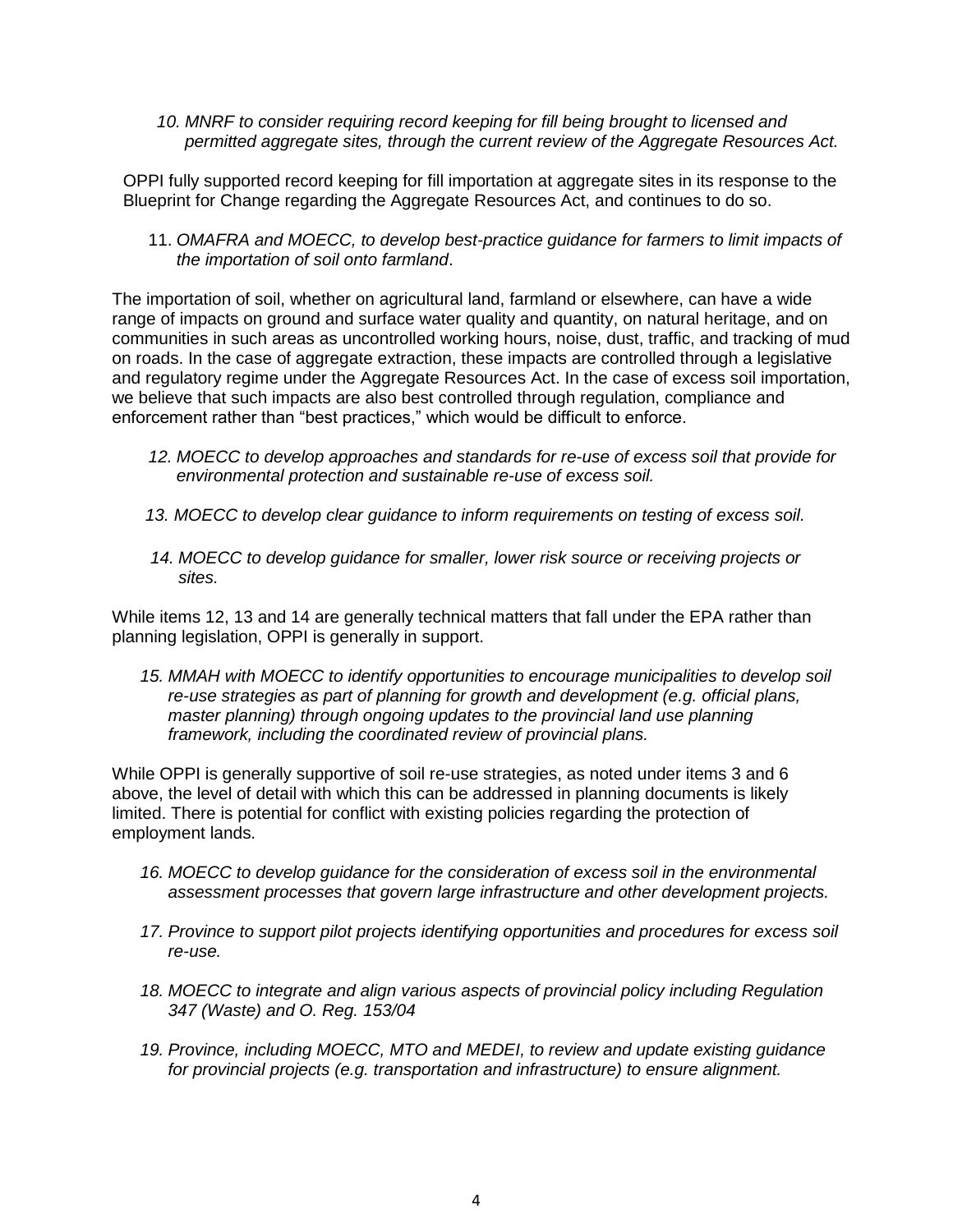- *20. MOECC to develop a stakeholder group (and potential sub-working groups) to provide input on proposed policies, technical matters, guidance and implementation, including coordination with external programs.*
- *21. Industry and MOECC will jointly investigate approaches to program delivery, e.g. like the UK CL:AIRE model, that promote market-based mechanisms to encourage the reuse of excess soil.*

OPPI is supportive of the approaches outlined under items 16-21. We are prepared to participate in the stakeholder group identified under item 20.

# **Questions for Consideration**

The following responses to the Questions for Consideration in Section 7 of the Framework document are drawn from the above discussion related to each proposal.

## **1. 1. Does the proposed policy framework include adequate policy tools and actions to improve the management of** *excess soil* **in Ontario? If not, what additional tools or actions would you suggest?**

As noted under items 2, 3, and 11 above, OPPI would prefer approaches that ensure greater accountability and rigour in enforcement, for example through regulation and monitoring rather than through guidelines and "best practices".

## **2. 2. Are you aware of examples of existing best practices from other jurisdictions that may be helpful to Ontario that you would like to share?**

Holland and Quebec, in addition to the U.K. system which already informs the "Framework".

#### **3. 3. Which proposed actions do you see as a priority?**

The framework should be implemented as a whole. Clearer timelines are needed for items listed in the "Proposed Action" table as "Longer-term", as many of these would be essential components of a proposed Framework.

## **4. 4. What role do you see for you or your organization in implementing the proposed framework?**

OPPI is prepared to participate in a stakeholder group and to participate in any dissemination of materials or education related to the implementation of the framework that arises from this process.

#### **5. 5. What role do you see for industry or non-governmental organizations in supporting delivery of excess soil programs for soil matching, tracking, and promoting innovation, etc.?**

OPPI does not expect to be involved in these activities.

## **6. 6. How can the province best continue to engage you or your organization and the public as it moves forward?**